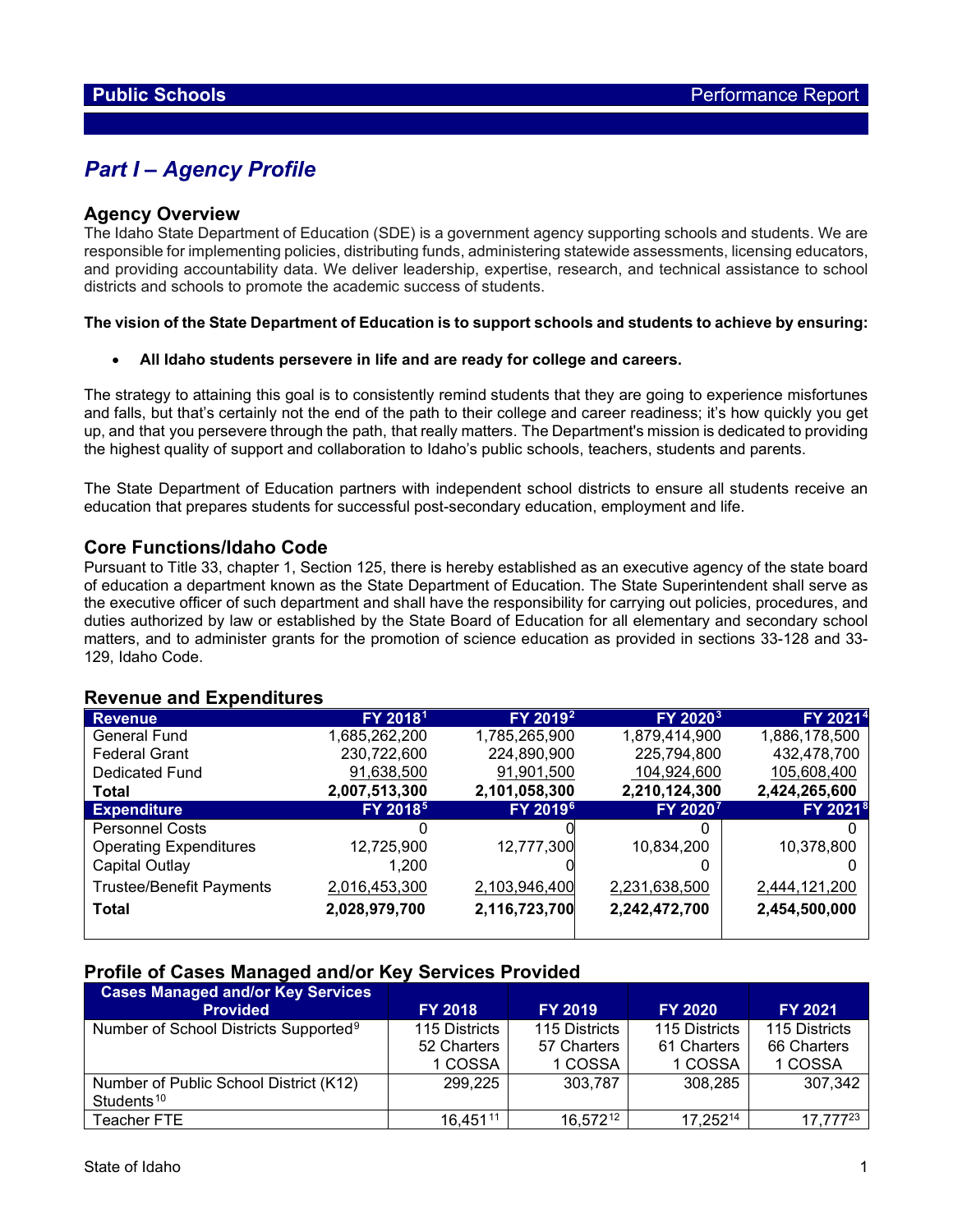| <b>Cases Managed and/or Key Services</b><br><b>Provided</b> | <b>FY 2018</b> | <b>FY 2019</b> | <b>FY 2020</b> | <b>FY 2021</b> |
|-------------------------------------------------------------|----------------|----------------|----------------|----------------|
| FTE Student Teacher Ratio                                   | 18.19          | 18.33          | 17.87          | 17.29          |

| <b>Cases Managed and/or Key Services</b><br><b>Provided</b> |          | <b>FY 2018</b> | <b>FY 2019</b> | <b>FY 2020</b> | <b>FY 2021</b> |
|-------------------------------------------------------------|----------|----------------|----------------|----------------|----------------|
| Number of schools                                           | Cohort 1 | 32             | 32             | 32             | 14             |
| participating in the Idaho<br><b>Mastery Education</b>      | Cohort 2 | $- -$          | 30             | 30             |                |
| <b>Network</b>                                              | Cohort 3 | --             | $- -$          | $- -$          | 19             |

# *Part II – Performance Measures*

| <b>Performance Measure</b>                        |                                                                             | <b>FY 2018</b>    | <b>FY 2019</b>    | <b>FY 2020</b>    | <b>FY 2021</b>    | <b>FY 2022</b> |  |  |
|---------------------------------------------------|-----------------------------------------------------------------------------|-------------------|-------------------|-------------------|-------------------|----------------|--|--|
| Goal 1                                            |                                                                             |                   |                   |                   |                   |                |  |  |
|                                                   | All Idaho students persevere in life and are ready for college and careers. |                   |                   |                   |                   |                |  |  |
|                                                   | <b>Objective A</b>                                                          |                   |                   |                   |                   |                |  |  |
|                                                   | Fully Implement the Idaho Content Standards                                 |                   |                   |                   |                   |                |  |  |
| Percentage of students                            |                                                                             | 2017-18           | 2018-19           | 2019-20           | 2020-21           |                |  |  |
| placing as proficient on the                      |                                                                             | <b>School Yr.</b> | <b>School Yr.</b> | <b>School Yr.</b> | <b>School Yr.</b> |                |  |  |
| Idaho Reading Indicator (IRI)                     | Actual                                                                      | 72.4%             | 70.4%             | <b>NA</b>         | 65.9%             |                |  |  |
| $K-3$ .                                           |                                                                             |                   |                   |                   |                   |                |  |  |
| *New assessment administered in                   |                                                                             |                   |                   |                   |                   |                |  |  |
| 2018/19 School Year. Benchmarks to be             | <b>Benchmark</b>                                                            | <b>NA</b>         | $NA*$             | <b>TBD</b>        | <b>TBD</b>        |                |  |  |
| determined after 2 years of data is<br>available. |                                                                             |                   |                   |                   |                   |                |  |  |

| Ш.                      | Percentage of students<br>meeting proficient or<br>advanced placement on the |                                                  | 2017-18<br><b>School Yr.</b> | 2018-19<br><b>School Yr.</b> | 2019-20<br><b>School Yr.</b> | 2020-21<br><b>School Yr.</b> |  |
|-------------------------|------------------------------------------------------------------------------|--------------------------------------------------|------------------------------|------------------------------|------------------------------|------------------------------|--|
|                         | Idaho Standards                                                              | 3rd Grade ELA <sup>15</sup><br>Actual            | 50.5%                        | 50.7%                        | <b>NA</b>                    | 47.9%                        |  |
| <b>Achievement Test</b> | 3rd Grade ELA <sup>16</sup><br><b>Benchmark</b>                              | 58.2%                                            | 60.8%                        | 63.4%                        | 66.1%                        |                              |  |
|                         |                                                                              | 3rd Grade Math <sup>15</sup><br>Actual           | 52.9%                        | 53.3%                        | <b>NA</b>                    | 48.1%                        |  |
|                         |                                                                              | 3rd Grade Math <sup>16</sup><br><b>Benchmark</b> | 48.1%                        | 51.3%                        | 54.6%                        | 57.8%                        |  |
|                         | 8 <sup>th</sup> Grade ELA<br>Actual                                          | 54.7%                                            | 54.4%                        | <b>NA</b>                    | 56.4%                        |                              |  |
|                         |                                                                              | 8 <sup>8th</sup> Grade ELA<br><b>Benchmark</b>   | 58.2%                        | 60.8%                        | 63.4%                        | 66.1%                        |  |
|                         |                                                                              | 8 <sup>th</sup> Grade Math<br>Actual             | 42.1%                        | 41.5%                        | <b>NA</b>                    | 36.8%                        |  |
|                         |                                                                              | 8 <sup>8th</sup> Grade Math<br><b>Benchmark</b>  | 48.1%                        | 51.3%                        | 54.6%                        | 57.8%                        |  |
|                         | High School ELA<br>Actual                                                    | 60.6%                                            | 60.4%                        | <b>NA</b>                    | 61.0%                        |                              |  |
|                         | <b>High School ELA</b><br>Benchmark                                          | 58.2%                                            | 60.8%                        | 63.4%                        | 66.1%                        |                              |  |
|                         |                                                                              | High School Math<br>Actual                       | 34.2%                        | 34.7%                        | <b>NA</b>                    | 33.6%                        |  |
|                         |                                                                              | <b>High School Math</b><br><b>Benchmark</b>      | 48.1%                        | 51.3%                        | 54.6%                        | 57.8%                        |  |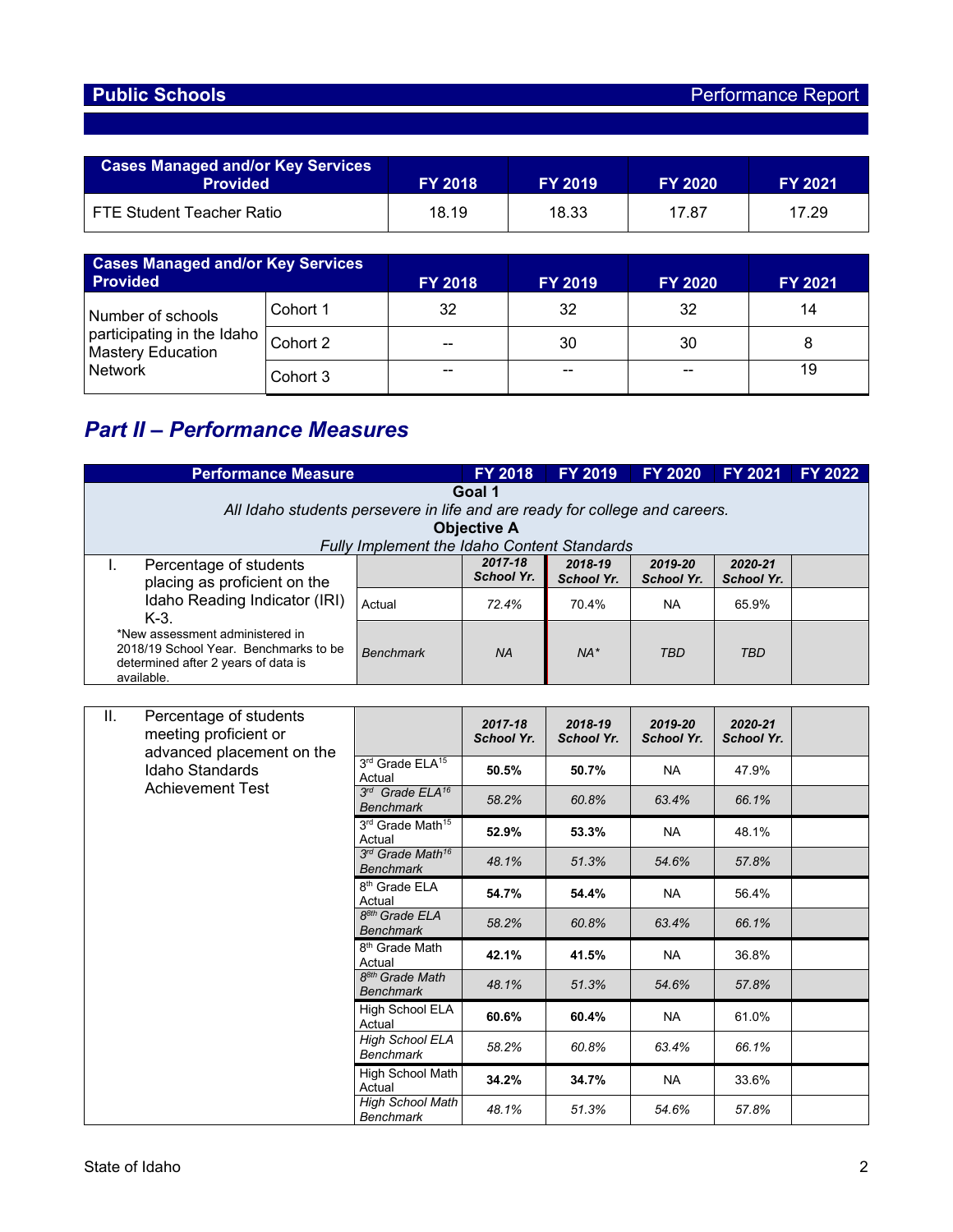|                                                                                                                                                                                    | Goal 1                                                                      |                                                |                              |                              |                              |                              |  |  |
|------------------------------------------------------------------------------------------------------------------------------------------------------------------------------------|-----------------------------------------------------------------------------|------------------------------------------------|------------------------------|------------------------------|------------------------------|------------------------------|--|--|
|                                                                                                                                                                                    | All Idaho students persevere in life and are ready for college and careers. |                                                |                              |                              |                              |                              |  |  |
|                                                                                                                                                                                    | <b>Objective B</b><br>Provide pathways to success post high school          |                                                |                              |                              |                              |                              |  |  |
|                                                                                                                                                                                    |                                                                             |                                                |                              |                              |                              |                              |  |  |
| Τ.                                                                                                                                                                                 | Percentage of high school<br>juniors and seniors                            |                                                | 2017-18<br><b>School Yr.</b> | 2018-19<br><b>School Yr.</b> | 2019-20<br><b>School Yr.</b> | 2020-21<br><b>School Yr.</b> |  |  |
| participating in Advanced<br>Opportunities, which<br>includes: dual credit,<br>technical competency credit,<br>Advanced Placement, and<br>International Baccalaureate<br>programs. | Actual                                                                      | 64.0%                                          | 64.0%                        | 65%                          | 55.77                        |                              |  |  |
|                                                                                                                                                                                    | <b>Benchmark</b>                                                            | 80%                                            | 80%                          | 80%                          | 80%                          |                              |  |  |
| Ш.                                                                                                                                                                                 | Percentage of Idaho high<br>school graduates meeting                        |                                                | <b>Class of</b><br>2018      | <b>Class of</b><br>2019      | <b>Class of</b><br>2020      | <b>Class of</b><br>2021      |  |  |
|                                                                                                                                                                                    | college placement/entrance                                                  | <b>SAT</b>                                     | 33% <sup>18</sup>            | 32% <sup>19</sup>            | 32                           | <b>NA</b>                    |  |  |
|                                                                                                                                                                                    | exam college readiness<br>benchmarks                                        | <b>SAT Benchmark</b>                           | 60%                          | 60%                          | 60%                          | 60%                          |  |  |
| III.                                                                                                                                                                               | <b>High School Cohort</b>                                                   |                                                | <b>Class of</b><br>2018      | <b>Class of</b><br>2019      | <b>Class of</b><br>2020      | <b>Class of</b><br>2021      |  |  |
|                                                                                                                                                                                    | <b>Graduation Rate</b>                                                      | <b>Graduation Rate</b><br>Actual <sup>21</sup> | 80.6%                        | 80.7% <sup>22</sup>          | 82.1                         | <b>NA</b>                    |  |  |
|                                                                                                                                                                                    |                                                                             | <b>Graduation Rate</b><br><b>Benchmark</b>     | 84.8%                        | 87.3%                        | 89.9%                        | 92.4%                        |  |  |

| Goal 1<br>All Idaho students persevere in life and are ready for college and careers.<br><b>Objective C</b><br>Expand participation in the Idaho Mastery Education Network (IMEN). |                                            |                                 |                              |                              |                              |                              |  |  |
|------------------------------------------------------------------------------------------------------------------------------------------------------------------------------------|--------------------------------------------|---------------------------------|------------------------------|------------------------------|------------------------------|------------------------------|--|--|
|                                                                                                                                                                                    |                                            |                                 | 2017-18<br><b>School Yr.</b> | 2018-19<br><b>School Yr.</b> | 2019-20<br><b>School Yr.</b> | 2020-21<br><b>School Yr.</b> |  |  |
| Percentage of students in<br>ı.<br>IMEN that meet their 3-year<br>growth target in ELA and<br>Math <sup>^</sup>                                                                    | <b>IMEN Cohort 1</b><br><b>ELA Actual</b>  | 62.0%                           | 62.1%                        | <b>NA</b>                    | <b>NA</b>                    |                              |  |  |
|                                                                                                                                                                                    | <b>ELA Benchmark</b>                       | 64.4%                           | 65.4%                        | <b>NA</b>                    | >State<br>Average            |                              |  |  |
|                                                                                                                                                                                    | <b>IMEN Math</b><br><b>Cohort 1 Actual</b> | 45.5%                           | 46.4%                        | <b>NA</b>                    | <b>NA</b>                    |                              |  |  |
|                                                                                                                                                                                    |                                            | <b>Math</b><br><b>Benchmark</b> | 53.8%                        | 54.2%                        | <b>NA</b>                    | <b>NA</b>                    |  |  |

^Growth metric can only be calculated for 20 schools in Cohort 1 due to grades served.

| Goal 3<br>Recruit and retain effective teachers<br><b>Objective A</b><br>Reduce the percentage of Idaho teachers leaving the profession within the first 5 years of service. |                        |                  |                              |                              |                              |                              |  |
|------------------------------------------------------------------------------------------------------------------------------------------------------------------------------|------------------------|------------------|------------------------------|------------------------------|------------------------------|------------------------------|--|
|                                                                                                                                                                              |                        |                  | 2017-18<br><b>School Yr.</b> | 2018-19<br><b>School Yr.</b> | 2019-20<br><b>School Yr.</b> | 2020-21<br><b>School Yr.</b> |  |
| ΙΙ.                                                                                                                                                                          | Teacher Retention Rate | Actual           | 89.02%                       | 88.23%                       | 89.29%                       | 90.8%                        |  |
|                                                                                                                                                                              |                        | <b>Benchmark</b> | 92.%                         | 92.%                         | 92.%                         | 92%                          |  |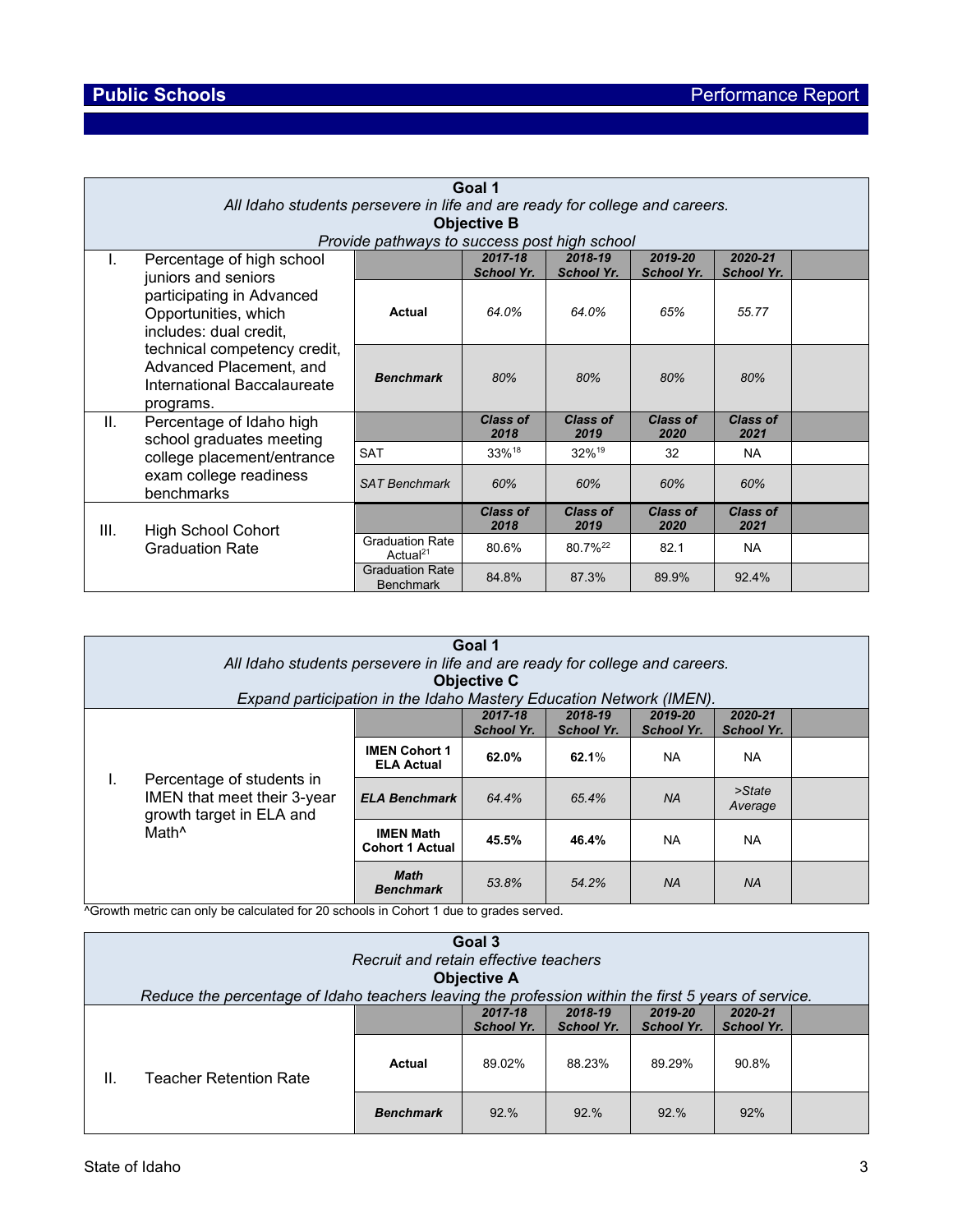### **Notes**

NA: Data not available due to the disruptions caused by COVID-19. The Idaho Standards Achievements Tests summative assessments were canceled for the 2019-2020 school year. The spring 2020 SAT and ACT administrations were canceled/postponed and the Idaho State Board of Education waived the College Entrance Exam graduation requirement for the class of 2020.

Values in bold are the accountability calculations restricted to students continuously enrolled in Idaho in the listed year. Non-bold values are for all students.

### **For More Information Contact**

Dr. Joel Wilson State Department of Education 650 W. state Street PO Box 83720 Boise, ID 83720-0055 Phone : (208) 332-6955 E-mail : jwilson@sde.idaho.gov Website : [www.sde.idaho.gov](http://www.sde.idaho.gov/)

<sup>1</sup> Revenues and expenditures, FY2017 Actual by Fund Source, page 1-3.<br>https://legislature.idaho.gov/lso/bpa/pubs/lfr/?y=2018,

- $h^2$  Revenues and expenditures, FY2018 Actual by Fund Source, page 1-3. [https://legislature.idaho.gov/lso/bpa/pubs/lfr/?y=2019](https://legislature.idaho.gov/lso/bpa/pubs/lfr/?y=2018),<br><sup>3</sup> Revenues and expenditures, FY2019 Actual by Fund Source, page 1-3.
- [https://legislature.idaho.gov/lso/bpa/pubs/lfr/?y=2020,](https://legislature.idaho.gov/lso/bpa/pubs/lfr/?y=2020) 4 Revenues and expenditures, FY2020 Actual by Fund Source, page 1-3.
- 
- [https://legislature.idaho.gov/lso/bpa/pubs/lfr/?y=2021,](https://legislature.idaho.gov/lso/bpa/pubs/lfr/?y=2021)<br><sup>5</sup> Revenues and expenditures, FY2017 Actual by Expenditure Classification, page 1-3 [https://legislature.idaho.gov/lso/bpa/pubs/lfr/?y=2018,](https://legislature.idaho.gov/lso/bpa/pubs/lfr/?y=2018) 6 Revenues and expenditures, FY2018 Actual by Expenditure Classification, page 1-3
- [https://legislature.idaho.gov/lso/bpa/pubs/lfr/?y=2019,](https://legislature.idaho.gov/lso/bpa/pubs/lfr/?y=2019) 7 Revenues and expenditures, FY2019 Actual by Expenditure Classification, page 1-3
- [https://legislature.idaho.gov/lso/bpa/pubs/lfr/?y=2020,](https://legislature.idaho.gov/lso/bpa/pubs/lfr/?y=2020)
- <sup>8</sup> Revenues and expenditures, FY2020 Actual by Expenditure Classification, page 1-3  [https://legislature.idaho.gov/lso/bpa/pubs/lfr/?y=2021,](https://legislature.idaho.gov/lso/bpa/pubs/lfr/?y=2021) 9

<sup>9</sup>Historical Fall Enrollment of Charter Schools by Grade by Year [http://www.sde.idaho.gov/finance/files/attendance](http://www.sde.idaho.gov/finance/files/attendance-enrollment/historical/Charter-School-Historical-Enrollment-by-Year.xls)[enrollment/historical/Charter-School-Historical-Enrollment-by-Year.xls,](http://www.sde.idaho.gov/finance/files/attendance-enrollment/historical/Charter-School-Historical-Enrollment-by-Year.xls)

- <sup>10</sup> Historical Fall Enrollment/Membership by Grade for Idaho Public Schools
- [http://www.sde.idaho.gov/finance/files/attendance-enrollment/historical/Historical-State-Enrollment-by-Grade.xlsx,](http://www.sde.idaho.gov/finance/files/attendance-enrollment/historical/Historical-State-Enrollment-by-Grade.xlsx)<br><sup>11</sup>2017-2018 Statewide Certificated Staff Salary Report http://www.sde.idaho.gov/finance/files/staffing/sa

- [summaries/2017-2018/2017-2018-Statewide-Certificated-Staff-Salary-Summary.xlsx,](http://www.sde.idaho.gov/finance/files/staffing/salary-summaries/2017-2018/2017-2018-Statewide-Certificated-Staff-Salary-Summary.xlsx) 122018-2019 Statewide Certificated Staff Salary Report [http://www.sde.idaho.gov/finance/files/staffing/salary](http://www.sde.idaho.gov/finance/files/staffing/salary-summaries/2018-2019/2018-2019-Statewide-Certificated-Staff-Salary-Report.xlsx)[summaries/2018-2019/2018-2019-Statewide-Certificated-Staff-Salary-Report.xlsx,](http://www.sde.idaho.gov/finance/files/staffing/salary-summaries/2018-2019/2018-2019-Statewide-Certificated-Staff-Salary-Report.xlsx) 14 2019-2020 Statewide Certificated Staff Salary Report [http://www.sde.idaho.gov/finance/files/staffing/salary-](http://www.sde.idaho.gov/finance/files/staffing/salary-summaries/2019-2020/2019-2020-Statewide-Certificated-Staff-Salary-Report.xlsx)
- 
- summaries/2019-2020/2019-2020-Statewide-Certificated-Staff-Salary-Report.xlsx,<br>
<sup>15</sup> Results reflect accountability results, which are restricted to students continuously enrolled in Idaho schools during the<br>
listed school
- <sup>16</sup> Goals are not set at specific grades but derived using the same methodology [https://www.sde.idaho.gov/assessment/accountability/files/state-goals/ESSA-State-Plan-Long-Term-and-Interim-](https://www.sde.idaho.gov/assessment/accountability/files/state-goals/ESSA-State-Plan-Long-Term-and-Interim-Progress-Goals.docx)[Progress-Goals.docx.](https://www.sde.idaho.gov/assessment/accountability/files/state-goals/ESSA-State-Plan-Long-Term-and-Interim-Progress-Goals.docx)